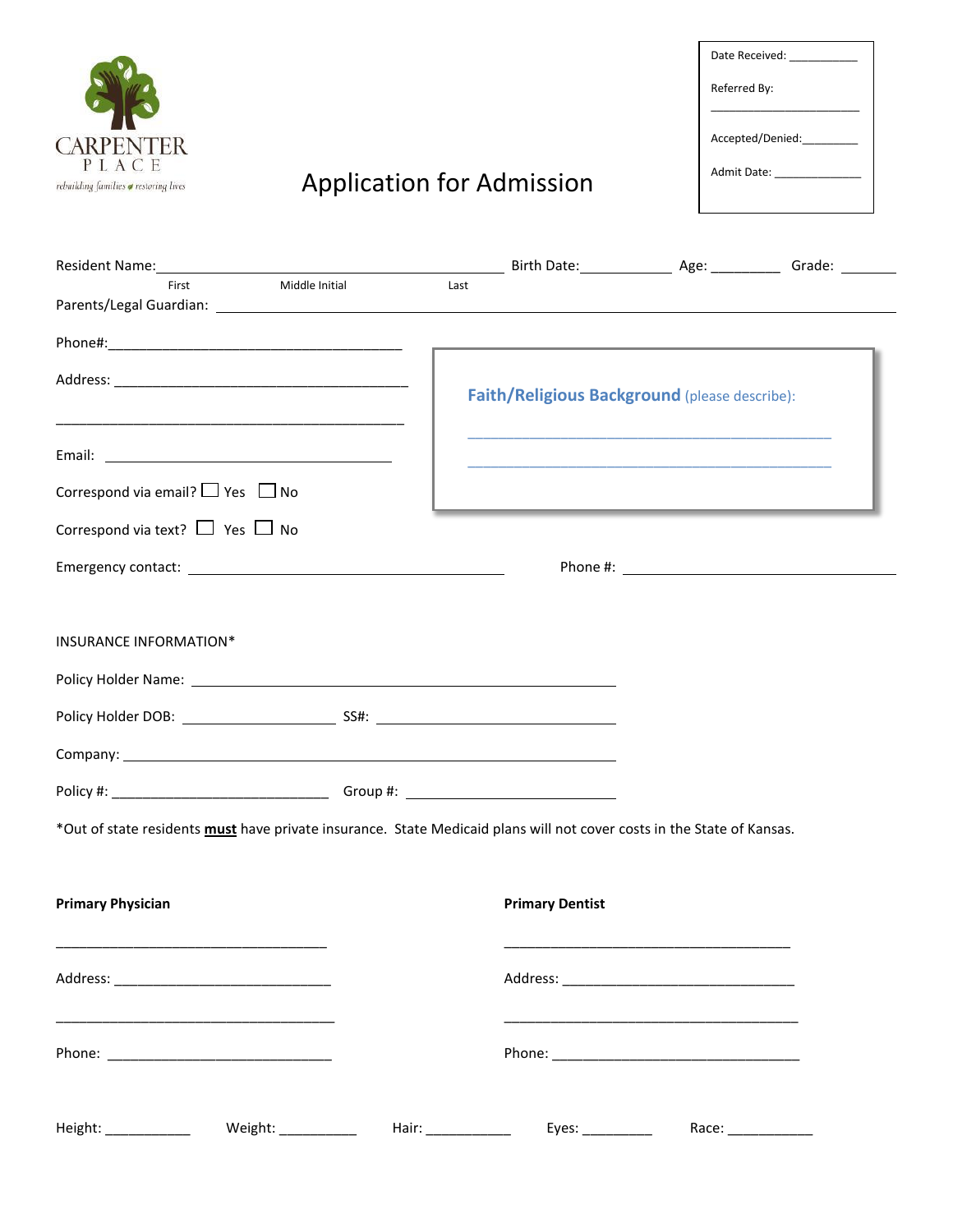#### **Medical Information:**

Please note that your child's medical, dental and/or mental health needs are NOT covered by Carpenter Place. Any such services will be billed to your insurance card by the provider. The parent/legal guardian is responsible for any accrued balances. Carpenter Place will make every effort to use in-network providers when possible, as well as attempt to obtain your approval on services prior to scheduling. In some cases, however, the Carpenter Place house parents and/or administrators MUST act in the best interest of the child and allow immediate access to these services.

| Physical Health: _____________________________                                                  |                                                                                                                                                                |  |  |  |  |
|-------------------------------------------------------------------------------------------------|----------------------------------------------------------------------------------------------------------------------------------------------------------------|--|--|--|--|
|                                                                                                 |                                                                                                                                                                |  |  |  |  |
|                                                                                                 |                                                                                                                                                                |  |  |  |  |
|                                                                                                 |                                                                                                                                                                |  |  |  |  |
|                                                                                                 |                                                                                                                                                                |  |  |  |  |
|                                                                                                 | Asthma? _____ High BP? _____ Ear Infections? _____ Heart Disease? _____ Dental Problems? _____                                                                 |  |  |  |  |
| Cancer? ______ Liver Disease? ______ TB? ______ Seizures? ______ Weight Gain/Loss? _____        |                                                                                                                                                                |  |  |  |  |
| Head Injury? ______ Hepatitis? ______ Diabetes? ______ Gastrointestinal Problems? _____         |                                                                                                                                                                |  |  |  |  |
|                                                                                                 | Kidney Problems? ______ Problems Sleeping? _____ General Pain? _____ Other? _______________________                                                            |  |  |  |  |
| *** If Accepted, a Copy of your Child's Immunization Record will be required***                 |                                                                                                                                                                |  |  |  |  |
| <b>Educational Information:</b>                                                                 | <b>Current Grade:</b><br>IEP?<br>YES NO                                                                                                                        |  |  |  |  |
| <u> 1989 - Andrea Andrew Maria (h. 1989).</u><br><u> 1980 - Johann Stein, marwolaethau a bh</u> | *IEP accommodations may be reason<br>for exclusion from our program based<br>on our ability to meet the child's<br>needs in our unique educational<br>setting. |  |  |  |  |
| Is your child a "discipline problem"? Yes No Does your child enjoy school? Yes                  | No                                                                                                                                                             |  |  |  |  |
| How are their grades currently? A's/B's C's/D's Failing Some Behind 1+ years Dropped Out        |                                                                                                                                                                |  |  |  |  |
|                                                                                                 |                                                                                                                                                                |  |  |  |  |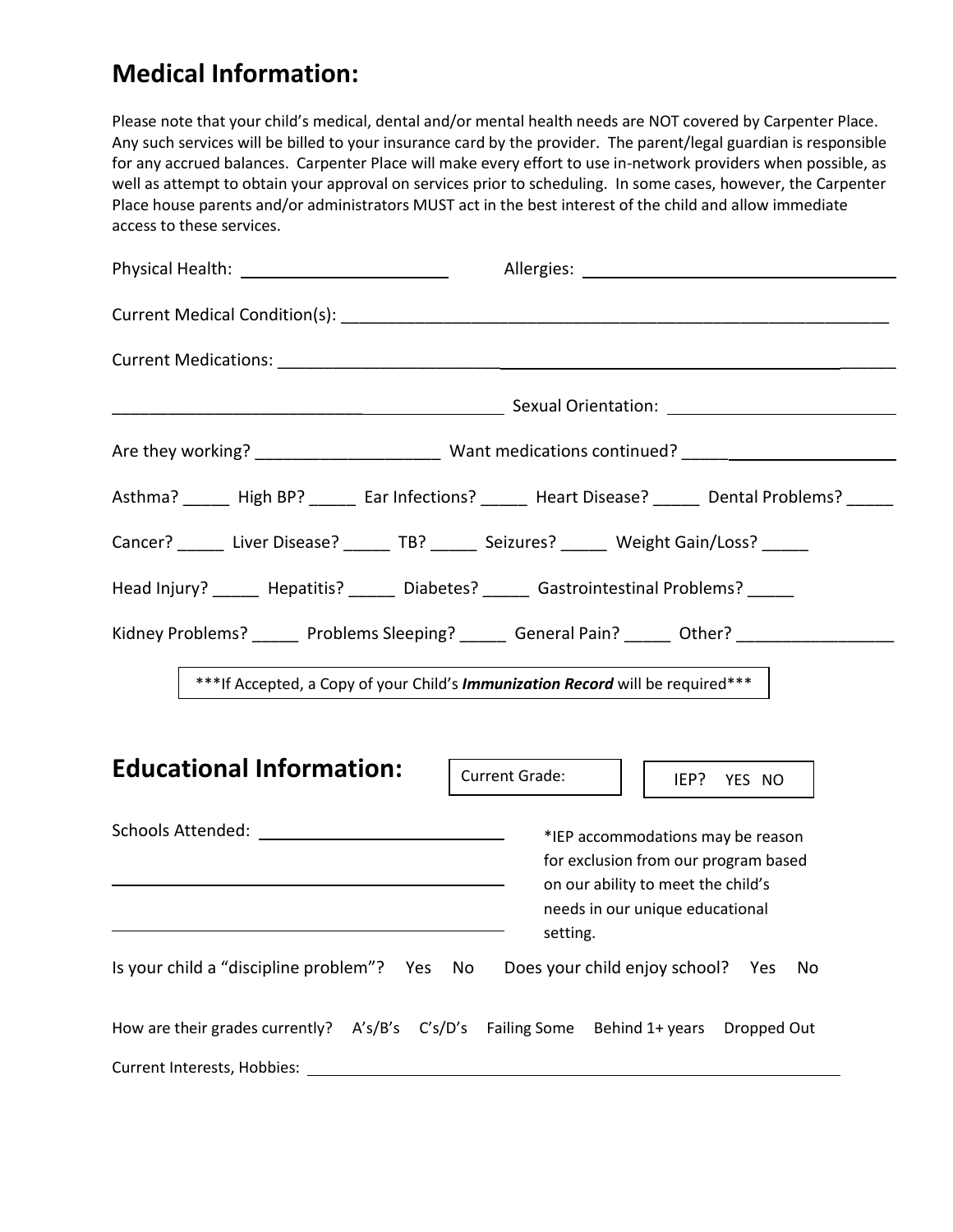### **Present Concerns:**

| Please use this space to describe, in detail, the current issues your family is experiencing: ________________                                                                                                                |                                                                                                                                                                                                                                                                                                                                                                                                                                                                                                                                          |
|-------------------------------------------------------------------------------------------------------------------------------------------------------------------------------------------------------------------------------|------------------------------------------------------------------------------------------------------------------------------------------------------------------------------------------------------------------------------------------------------------------------------------------------------------------------------------------------------------------------------------------------------------------------------------------------------------------------------------------------------------------------------------------|
|                                                                                                                                                                                                                               |                                                                                                                                                                                                                                                                                                                                                                                                                                                                                                                                          |
|                                                                                                                                                                                                                               |                                                                                                                                                                                                                                                                                                                                                                                                                                                                                                                                          |
|                                                                                                                                                                                                                               |                                                                                                                                                                                                                                                                                                                                                                                                                                                                                                                                          |
|                                                                                                                                                                                                                               |                                                                                                                                                                                                                                                                                                                                                                                                                                                                                                                                          |
|                                                                                                                                                                                                                               |                                                                                                                                                                                                                                                                                                                                                                                                                                                                                                                                          |
|                                                                                                                                                                                                                               |                                                                                                                                                                                                                                                                                                                                                                                                                                                                                                                                          |
|                                                                                                                                                                                                                               |                                                                                                                                                                                                                                                                                                                                                                                                                                                                                                                                          |
|                                                                                                                                                                                                                               |                                                                                                                                                                                                                                                                                                                                                                                                                                                                                                                                          |
|                                                                                                                                                                                                                               |                                                                                                                                                                                                                                                                                                                                                                                                                                                                                                                                          |
|                                                                                                                                                                                                                               |                                                                                                                                                                                                                                                                                                                                                                                                                                                                                                                                          |
|                                                                                                                                                                                                                               |                                                                                                                                                                                                                                                                                                                                                                                                                                                                                                                                          |
|                                                                                                                                                                                                                               |                                                                                                                                                                                                                                                                                                                                                                                                                                                                                                                                          |
|                                                                                                                                                                                                                               |                                                                                                                                                                                                                                                                                                                                                                                                                                                                                                                                          |
|                                                                                                                                                                                                                               |                                                                                                                                                                                                                                                                                                                                                                                                                                                                                                                                          |
|                                                                                                                                                                                                                               |                                                                                                                                                                                                                                                                                                                                                                                                                                                                                                                                          |
|                                                                                                                                                                                                                               |                                                                                                                                                                                                                                                                                                                                                                                                                                                                                                                                          |
|                                                                                                                                                                                                                               | Any charges?<br>Yes<br>No                                                                                                                                                                                                                                                                                                                                                                                                                                                                                                                |
|                                                                                                                                                                                                                               |                                                                                                                                                                                                                                                                                                                                                                                                                                                                                                                                          |
|                                                                                                                                                                                                                               |                                                                                                                                                                                                                                                                                                                                                                                                                                                                                                                                          |
| Suicidal thoughts? Yes No Any Attempts? Yes No<br>1.<br>Homicidal thoughts? Yes No Violent Actions? Yes<br>No<br>2.                                                                                                           |                                                                                                                                                                                                                                                                                                                                                                                                                                                                                                                                          |
| Self Harm (cutting, choking, etc.)? Yes<br>No<br>3.                                                                                                                                                                           | If "Yes", please describe:                                                                                                                                                                                                                                                                                                                                                                                                                                                                                                               |
| 4. Property Damage/Stealing? Yes<br>No                                                                                                                                                                                        |                                                                                                                                                                                                                                                                                                                                                                                                                                                                                                                                          |
| 5. Diagnosed with a Mental Health Disorder? Yes No                                                                                                                                                                            | $\begin{array}{c} \n \textbf{1.} \quad \textbf{---} \quad \textbf{---} \quad \textbf{---} \quad \textbf{---} \quad \textbf{---} \quad \textbf{---} \quad \textbf{---} \quad \textbf{---} \quad \textbf{---} \quad \textbf{---} \quad \textbf{---} \quad \textbf{---} \quad \textbf{---} \quad \textbf{---} \quad \textbf{---} \quad \textbf{---} \quad \textbf{---} \quad \textbf{---} \quad \textbf{---} \quad \textbf{---} \quad \textbf{---} \quad \textbf{---} \quad \textbf{---} \quad \textbf{---} \quad \textbf{---} \quad \text$ |
|                                                                                                                                                                                                                               |                                                                                                                                                                                                                                                                                                                                                                                                                                                                                                                                          |
|                                                                                                                                                                                                                               |                                                                                                                                                                                                                                                                                                                                                                                                                                                                                                                                          |
| History of Physical or Emotional Abuse? Yes No<br>6.<br>7.                                                                                                                                                                    |                                                                                                                                                                                                                                                                                                                                                                                                                                                                                                                                          |
| Runaway? Yes No<br>Substance Use/Abuse? Yes No<br>8.                                                                                                                                                                          |                                                                                                                                                                                                                                                                                                                                                                                                                                                                                                                                          |
| History of placement, juvenile detention or hospitalization?<br>9.                                                                                                                                                            |                                                                                                                                                                                                                                                                                                                                                                                                                                                                                                                                          |
|                                                                                                                                                                                                                               | $5. \_$                                                                                                                                                                                                                                                                                                                                                                                                                                                                                                                                  |
|                                                                                                                                                                                                                               |                                                                                                                                                                                                                                                                                                                                                                                                                                                                                                                                          |
| <u> 1989 - Johann Barn, amerikan bernama di sebagai bernama di sebagai bernama di sebagai bernama di sebagai ber</u>                                                                                                          |                                                                                                                                                                                                                                                                                                                                                                                                                                                                                                                                          |
| the control of the control of the control of the control of the control of the control of the control of the control of the control of the control of the control of the control of the control of the control of the control |                                                                                                                                                                                                                                                                                                                                                                                                                                                                                                                                          |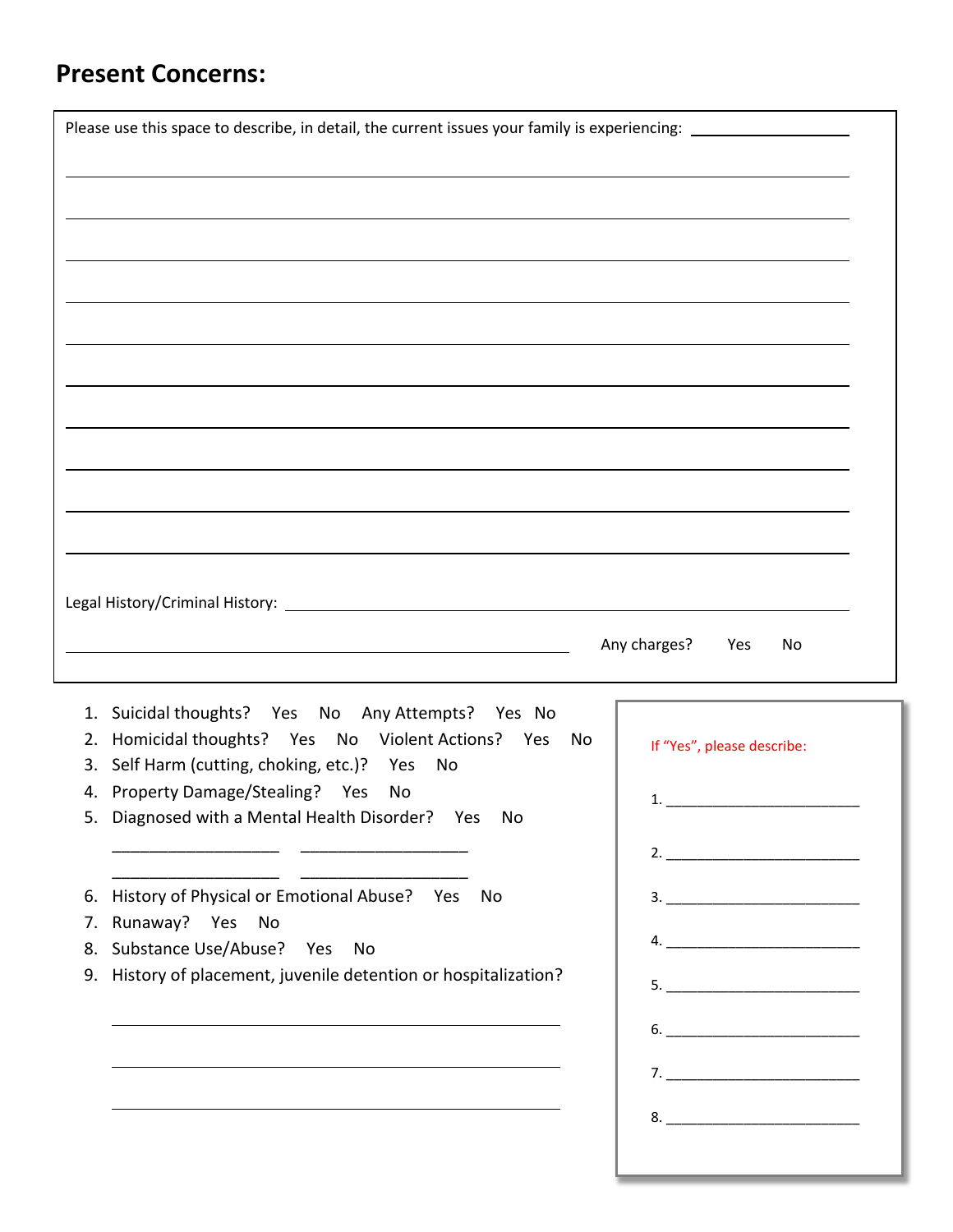### **Family Expectations/Goals:**



Estimated time in care at CP:



| Is the child motivated to come to CP? Why? |            |   |   |          |   |      |  |
|--------------------------------------------|------------|---|---|----------|---|------|--|
|                                            | 0          | 2 | 4 | 6        | 8 | 10   |  |
|                                            | Not at all |   |   | Somewhat |   | Very |  |
|                                            |            |   |   |          |   |      |  |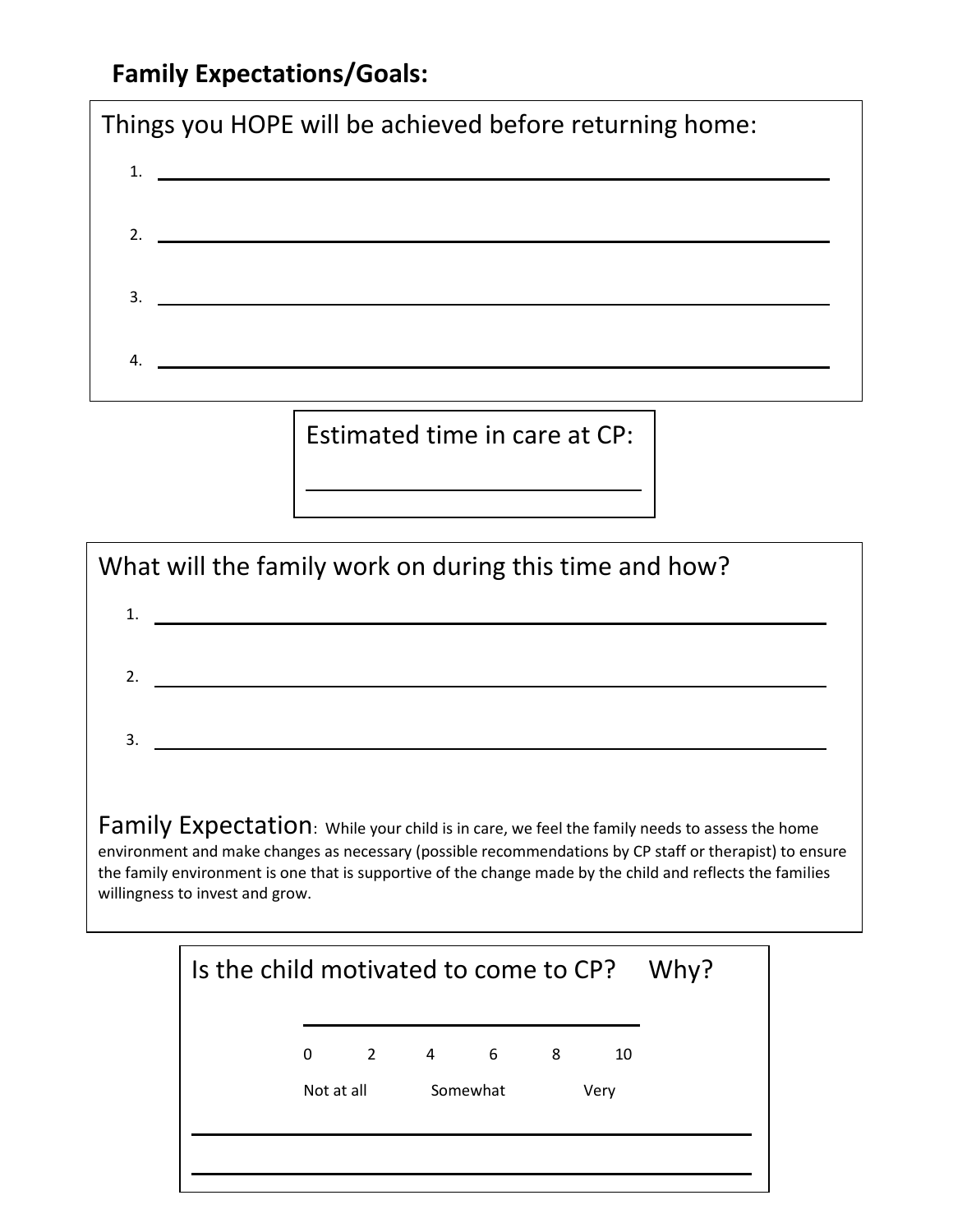#### **Immediate Removal Plan:**

Carpenter Place makes every effort to manage poor attitudes and behaviors successfully, however it is unfair to the other residents when these issues become too disruptive. Reasons for immediate removal include but are not limited to: running away, inappropriate physical contact with another resident, physical violence towards staff, or any other situation that we determine threatens the safety and integrity of the residents or the program. Please complete the next section with the full expectation of fulfilling it if we cannot be of help to your child or if your child refuses to accept our help and counsel.

| <b>Primary Contact:</b> | Phone #: |
|-------------------------|----------|
|                         |          |
| Secondary Contact:      | Phone #: |

*Immediate removal plans must be valid and able to be implemented within a timeframe reasonable to the continued effective functioning of Carpenter Place with a length not to exceed 24 hours. With that in mind…*

Estimated time until removal:

#### **Parent/Guardian Involvement:**

We require parents/guardians of our residents to have a Program Plan Meeting once every 60 days while their daughter is in placement. These meetings will need to occur on campus at a time during our normal business hours Monday through Friday between 8:00 a.m. to 2:30 p.m. These meetings will be scheduled and coordinated by the Director of Campus Life.

Additionally, families may be asked to make changes to the home environment and/or adopt new methods of communication, behavior management and relational interaction. Families must be willing to accept instruction and guidance from CP staff and agree to implement suggested changes to give the resident their best chance at success upon transition home.

Parent/Guardian Signature Date Date

#### **Agreement:**

I have read the above and completed this application truthfully, and to the best of my ability and understanding. I understand that Carpenter Place residential services is not therapy, nor a replacement for family therapy. I also understand that my child may not be a good fit for Carpenter Place, and that Carpenter Place does not guarantee the results I expect as a result of her participation. If my child is accepted into Carpenter Place, I agree to actively participate in family meetings, home passes (as deemed appropriate), and through regular and direct communication with Carpenter Place staff and administration. Furthermore, I agree that the immediate removal plan is valid, and agree to implement it immediately if my child has become unwilling or disruptive.